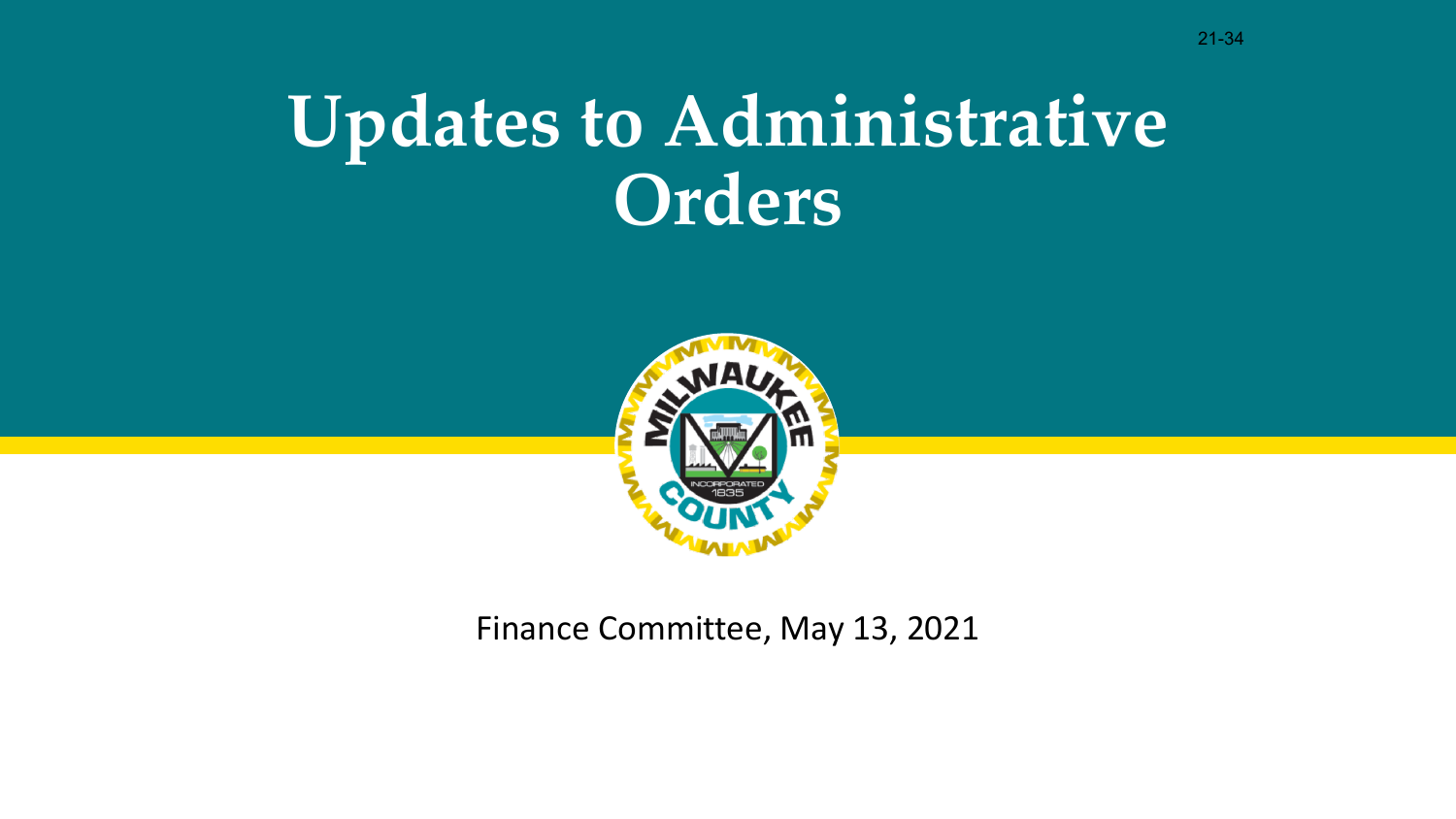## **Overview of Updates to Administrative Orders since April 15, 2021**

| <b>Order Name</b>                                                                                  | Order #   | <b>Notes on Changes</b>                                                                                                                                                                                                                                                                                                                        |  |
|----------------------------------------------------------------------------------------------------|-----------|------------------------------------------------------------------------------------------------------------------------------------------------------------------------------------------------------------------------------------------------------------------------------------------------------------------------------------------------|--|
| 2021 Expanded Paid<br><b>Sick Leave</b>                                                            | $21 - 12$ | • May now access EPSL Bank hours to care for a dependent who is<br>quarantined due to an exposure at school or daycare<br>• Documentation is required; EPSL time can only be used for the<br>quarantine period as set by the school/daycare<br>• Not connected to FMLA and not retroactive                                                     |  |
| <b>COVID-19 Risk</b><br><b>Recognition Pay for</b><br>High and Very High<br><b>Risk Job Duties</b> | 20-16v5   | Order to be terminated on May 29, 2021<br>• Employees working in these high or very high exposure risk jobs<br>have had the opportunity to be fully vaccinated today, as those<br>positions were eligible in either Phase 1a or 1b<br>• Members of employees' households would have had the<br>opportunity to be fully vaccinated by this date |  |